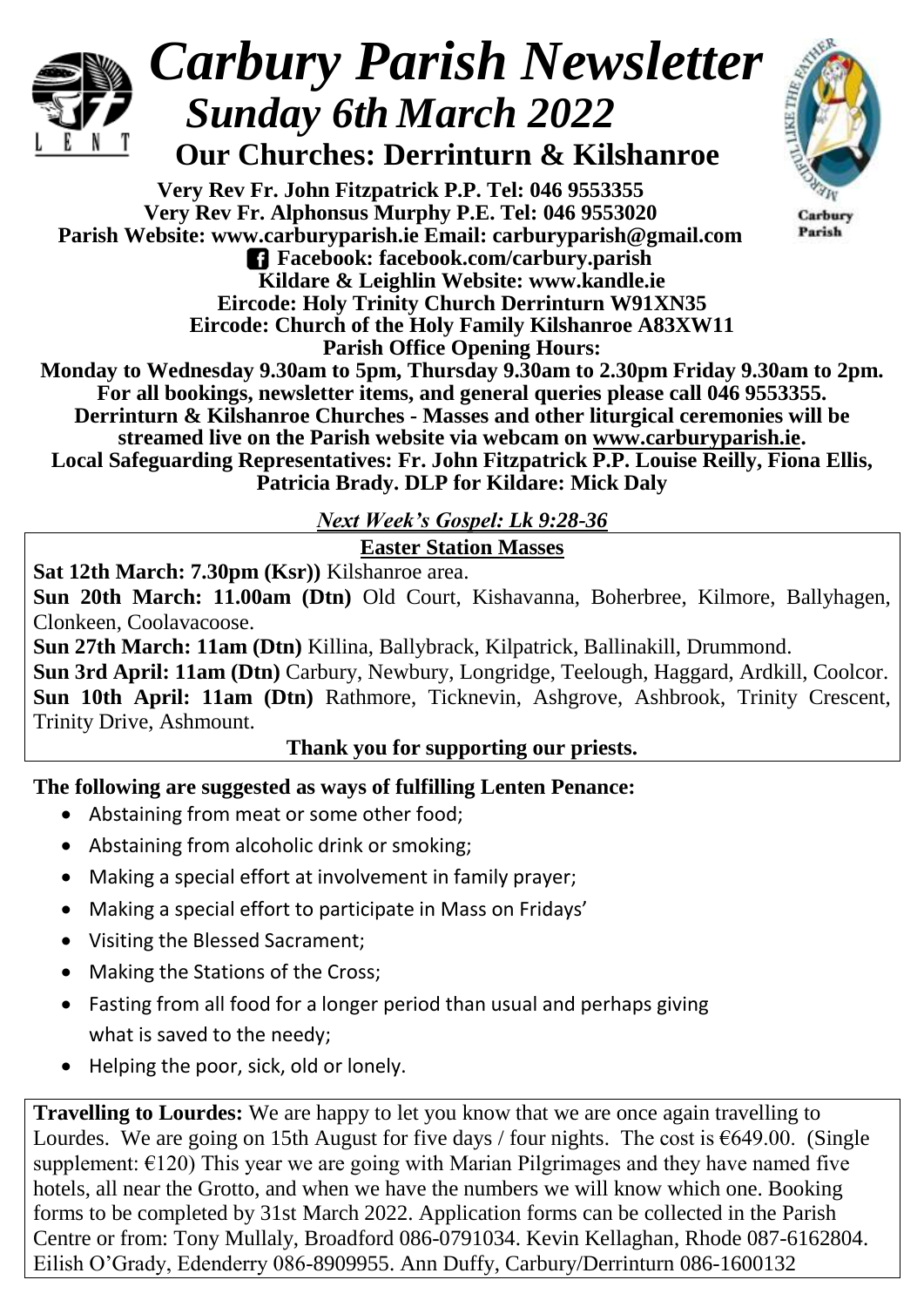| 2022                               | <b>Derrinturn</b>                                                                                           | <b>Kilshanroe</b>                      |
|------------------------------------|-------------------------------------------------------------------------------------------------------------|----------------------------------------|
| Sat 5 <sup>th</sup> March          |                                                                                                             | 7.30pm Mass for the                    |
| <b>St Kieran</b>                   |                                                                                                             | Living on the Mass Card                |
|                                    |                                                                                                             | List. Patrick Duffy,                   |
|                                    |                                                                                                             | Cloona, Anniversary. Tom               |
|                                    |                                                                                                             | Devine, Anniversary.                   |
|                                    |                                                                                                             | Margaret Sheegar,                      |
|                                    |                                                                                                             | Gorteen, 11 <sup>th</sup> Anniversary, |
|                                    |                                                                                                             | also the Deceased                      |
|                                    |                                                                                                             | Members of the Sheegar $\&$            |
|                                    |                                                                                                             | Monaghan Families.                     |
| Sun 6 <sup>th</sup> March          | <b>11am</b> Kathleen Dunne, 1 <sup>st</sup> Anniversary,                                                    |                                        |
| <b>First Sunday of Lent</b>        | also Patrick Dunne, Bernard Dunne &                                                                         |                                        |
|                                    | Maureen Connolly, Anniversary. Michael<br>& Ellen Connolly, Clonkeen, also their                            |                                        |
|                                    | Sons, Billy, Tommy, Patsy and Michael                                                                       |                                        |
|                                    | Major, and all the Deceased Members of                                                                      |                                        |
|                                    | the Connolly Family. Patrick & Mary                                                                         |                                        |
|                                    | Nally, also Ann Walsh, Parsonstown,                                                                         |                                        |
|                                    | Anniversary. Jim Cully, Birthday                                                                            |                                        |
|                                    | Remembrance.                                                                                                |                                        |
| Mon $7^{th}$ March                 | Adoration until 12 Midnight                                                                                 |                                        |
| Ss Perpetua and                    | 9.30am Mass for the Carers of the Parish.                                                                   |                                        |
| Felicity                           | Elizabeth O'Connor, $7th$ Anniversary.                                                                      |                                        |
| Tues 8 <sup>th</sup> March         | 9.30am No Mass.                                                                                             |                                        |
| St John of God                     |                                                                                                             |                                        |
| Wed 9 <sup>th</sup> March          | 9.30am No Mass.                                                                                             | 9.00am                                 |
| <b>St Frances of Rome</b>          | 5.30pm Confirmation for the Children of                                                                     |                                        |
|                                    | Derrinturn School.                                                                                          |                                        |
| <b>Thurs 10<sup>th</sup> March</b> | 9.30am Seamus Kenna, 1 <sup>st</sup> Anniversary.                                                           |                                        |
| St John Ogilvie                    | Joseph & Almoyra Duffy, Ballyhegan, also                                                                    |                                        |
|                                    | Remembering the Deceased Members of                                                                         |                                        |
|                                    | the Duffy, Spillane and Mannion Families.                                                                   |                                        |
|                                    | Julia & John Kavanagh, also their Son                                                                       |                                        |
|                                    | Sheamus.                                                                                                    |                                        |
| Fri 11 <sup>th</sup> March         | 9.30am No Mass.                                                                                             |                                        |
| <i><b>St Aengus</b></i>            |                                                                                                             |                                        |
| Sat 12 <sup>th</sup> March         |                                                                                                             | <b>7.30pm</b> Paddy Duffy, $1st$       |
| St Maximilian                      |                                                                                                             | Anniversary. Brid & Batty              |
|                                    |                                                                                                             | O'Donoghue, Kilmurray,                 |
|                                    |                                                                                                             | Anniversary.                           |
| Sun 13 <sup>th</sup> March         | 11am Josephine Gilbert, Inchicore, Dublin.                                                                  |                                        |
| Second Sunday of Lent              | Marcella Kearney, 1 <sup>st</sup> Anniversary, also<br>Her Husband Dick, 28 <sup>th</sup> Anniversary. John |                                        |
|                                    |                                                                                                             |                                        |
|                                    | Reilly, Ballybrack, Anniversary.                                                                            |                                        |

*Please remember in your prayers, Mary O'Donoghue (née Corcoran), Clonkeen, Carbury, Co. Kildare. May She Rest In Peace.* 

**Pro-Life:** are looking for volunteers to help out at their Annual Church Gate Collection that will be taking place on the 4<sup>th</sup> & 5<sup>th</sup> June, please contact 086-8246507 for more information.

**M Nerney Medjugorje Group Pilgrimage 2022:** 7 Night Pilgrimage Package.

Date: June 08 to 15th, Cost:  $\epsilon$ 765 \person sharing Flight: Dublin to Mostar. Spiritual Director Fr. Sean Hyland CC. Contact: Michael Nerney 086 8157305. Tour operators Marian Pilgrimages.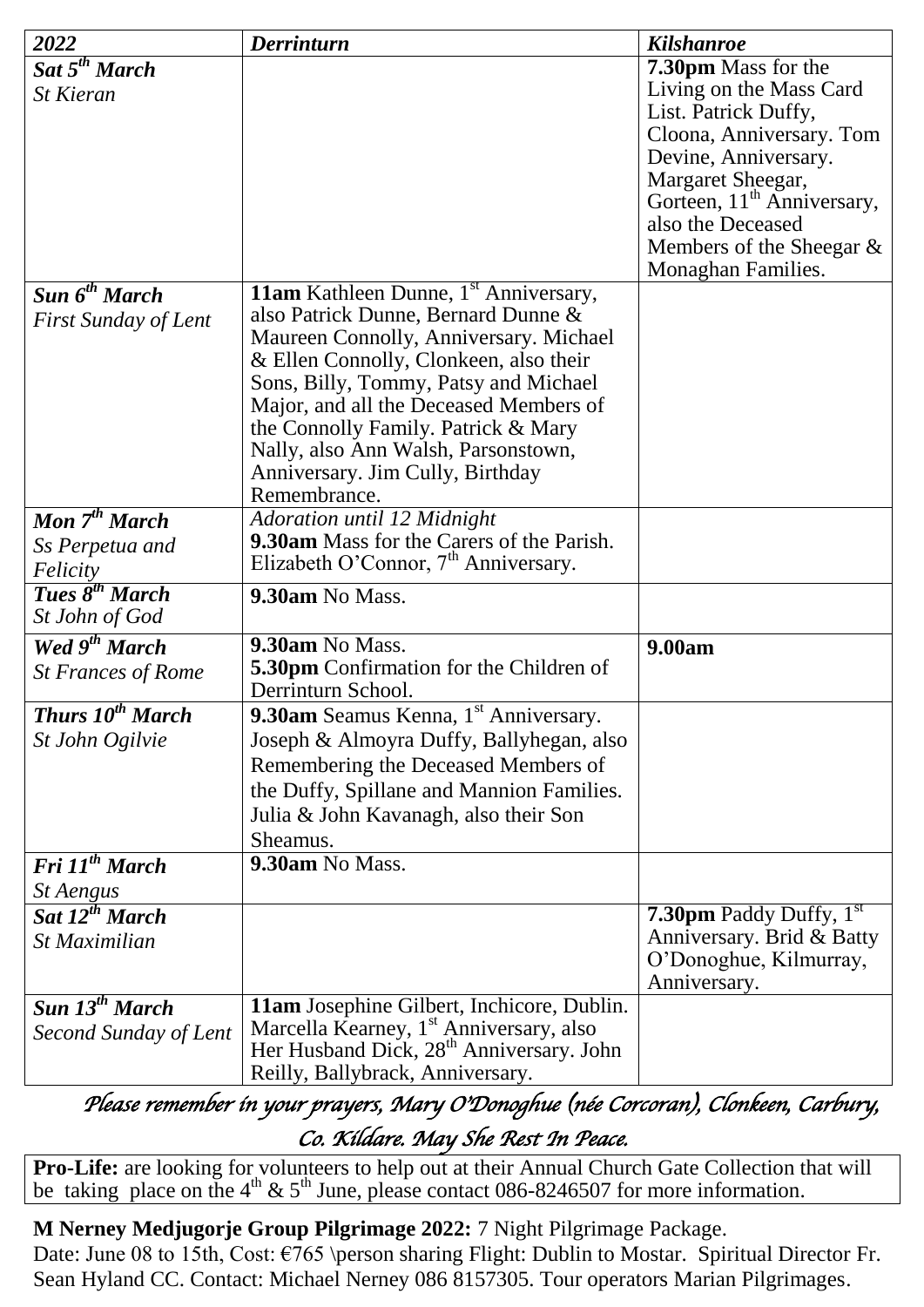| Kilshanroe Eucharistic Ministers & Readers for Saturday 12th of March |                          |                                 |  |  |
|-----------------------------------------------------------------------|--------------------------|---------------------------------|--|--|
| <b>Mass Time</b>                                                      | <b>Readers</b>           | <b>Eucharistic Ministers</b>    |  |  |
| Saturday 7.30pm                                                       | <b>Bernadette Holton</b> | Aedamar O'Reilly & Irene Hurley |  |  |

| <b>Derrinturn Eucharistic Ministers &amp; Readers for Sunday the 13th of March</b> |                |                              |  |  |
|------------------------------------------------------------------------------------|----------------|------------------------------|--|--|
| <b>Mass Time</b>                                                                   | <b>Readers</b> | <b>Eucharistic Ministers</b> |  |  |
| Sunday 11am                                                                        | Paul Mooney    | Goretti Malone & Kate Crowe  |  |  |

*St. Patricks Day, Mothers Day and Easter Mass Bouquets:* are available in the usual outlets and from the Parish Office. The Parish opening hours are 9.30am to 5pm Monday to Wednesday, 9.30am to 2.30pm Thursday, 9.30am to 2pm Friday.

| <b>Collections for Saturday 26th and Sunday the 27th of February</b> |               |                          |               |  |  |
|----------------------------------------------------------------------|---------------|--------------------------|---------------|--|--|
| <i>Collections</i>                                                   | <b>Amount</b> | <b>Collections</b>       | <b>Amount</b> |  |  |
| Derrinturn Basket                                                    | €300.00       | Development              | €1,205.00     |  |  |
| Kilshanroe Basket                                                    | €320.00       | <b>Christmas Station</b> | €10.00        |  |  |
| <b>Autumn Collection</b>                                             | €10.00        | Christmas Day            | €5.00         |  |  |
| Clergy                                                               | €70.00        | <b>Lenten Station</b>    | € $65.00$     |  |  |

*Carbury GAA Lotto* took place on Monday the 28th of February, the Lotto numbers drawn were, 13, 14, 20, 24, and the bonus ball was 8. There were 2 winners of the match 3, who each won €100. Next week's draw takes place Monday the 7th of March. Next week's Jackpot is  $€6,200$ .

**Who Cares?** Is a new information booklet that aims to support and empower carers of people with cognitive impairment/dementia in Laois/Offaly on their caring journey and help them access relevant supports and services that they may require locally and nationally at various times along the route. It also has information that would be of relevance to all carers. This information booklet will be available through both the Alzheimer's Society, (087) 3210642, Family Carers Ireland (057) 932 2920 as well as in local libraries and on the HSE both Laois and Offaly County Council websites for those who were unable to secure copies.

Cake Sale: A cake sale will take place on Easter Sunday 17<sup>th</sup> April at 10.30am in aid of the Carbury Carers Association.

#### **A Prayer from the Trócaire Parish Lenten Resources 2022:**

Praise Be to You, Creator of All Things. Come to us, dear Lord and plant the seeds of compassion in our hearts and grant our leaders wisdom to make the changes we need to see, so that your earth and your people can thrive as you planned. Reach out your loving arms to all your brothers and sisters, and renew our love for you, our planet, and all living creatures. Grant us peace in our hearts as we remain hopeful for change. Guide us with presence as we continue to commit ourselves to work for climate justice. (Janet Twomey, Trócaire)

**Evangelium Ireland Conference:** Evangelium will host a one-day young adult Conference in All Hallows' College, Drumcondra, Dublin on 26th March from 9am. The conference includes Mass, informative talks & workshops by clergy, religious & laity, concluding that evening with a social. The talk topics are on Apologetics, Scripture, Dogma & the Church. The cost including lunch & supper is €38. For details & booking see [www.evangelium.ie](http://www.evangelium.ie/) , "Evangelium Ireland" on Facebook, [evangeliumireland@gmail.com](mailto:evangeliumireland@gmail.com) or 0862189025.

**Medjugorje Group Pilgrimage 2022:** 7 Night Pilgrimage Package. 14 - 21 September Cost: €775 early Booking Discount of €50 before 31st Jan 2022 Flight: Shannon to Mostar. Spiritual Director Fr. Sean Hyland cc Contact: Michael Nerney 086 8157305. Tour operators Marian Pilgrimages